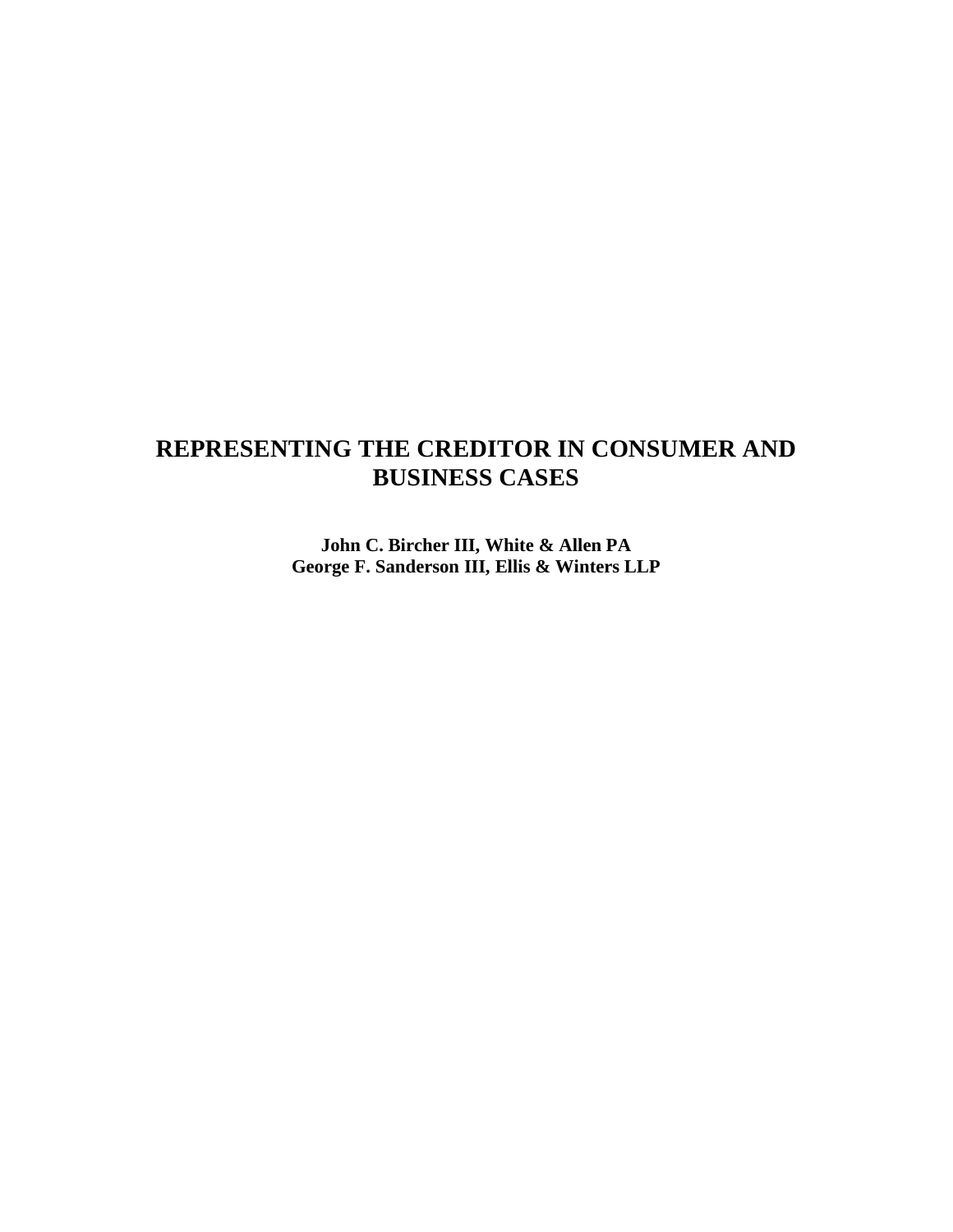#### INTRODUCTION

 Representing a creditor's interests in a bankruptcy proceeding can be a difficult challenge. The Bankruptcy Code substantially modifies both the contractual and statutory rights of creditors. Those modifications are most profound for unsecured creditors, but the Code also alters the rights of secured creditors in meaningful ways as well. A bankruptcy proceeding can, as a practical matter, significantly affect the actual recovery for creditors, secured and unsecured alike. In addition, the Bankruptcy Code contains several traps for the inattentive creditor that can effect a partial or wholesale waiver of a creditors' rights, cause the creditor to be compelled to return money to the bankruptcy estate or, in extreme instances, subject the creditor to sanctions and other penalties.

 Set forth below are some of the main issues that arise when representing a creditor in a bankruptcy proceeding. While this is not an exhaustive list of issues that a creditor may encounter, the following provides a survey of the common issues that may arise in the representation of creditors in both consumer and business bankruptcies

# I. THE AUTOMATIC STAY

 In general, the filing of the debtor's voluntary bankruptcy petition puts into effect an automatic stay of proceedings outside the bankruptcy against the debtor and against the property that constitutes the debtor's bankruptcy estate. The automatic stay broadly prohibits creditors from taking actions to recover debts, or even contact a debtor concerning a debt, during the pendency of a bankruptcy proceeding unless the creditor first obtains relief from the automatic stay.

 An act that a creditor takes in violation of the automatic stay is void and may subject a creditor to severe penalties that can include civil penalties, contempt sanctions, and, in certain circumstances, punitive damages.

#### A. SCOPE

 Section 362(a) of the Bankruptcy Code broadly prohibits creditors from taking most types of action to recover against the debtor or against the debtor's property. Actions specifically prohibited after the stay goes into effect include:

- --the commencement or continuance of a judicial, administrative, or other proceeding against the debtor, or to recover a claim against the debtor that arose prior to the commencement of the bankruptcy case;
- --the enforcement, either against the debtor or property of the estate, obtained before the commence of the bankruptcy case;
- --any act to obtain possession of property of, or property from, the estate, or to exercise control over property of the estate;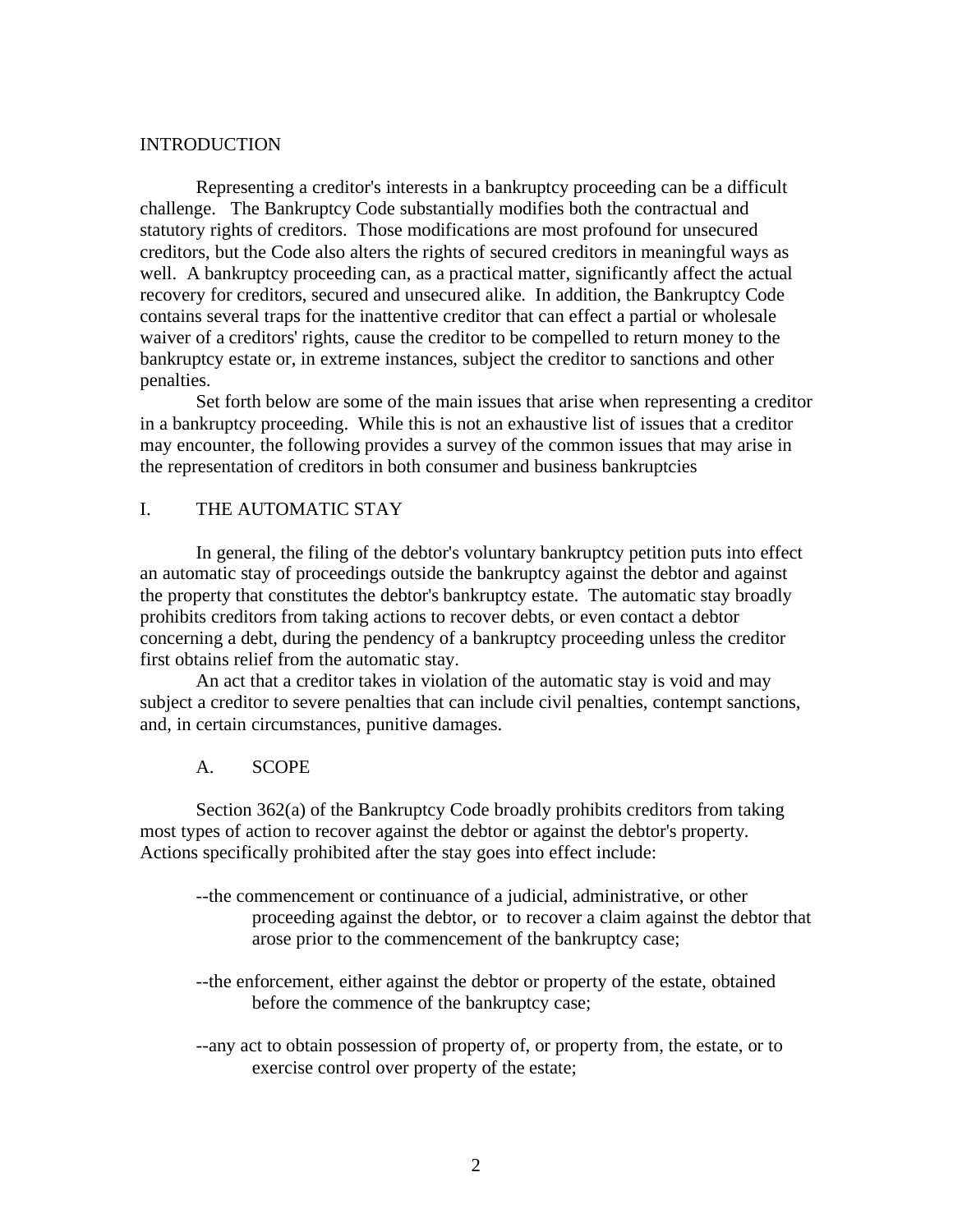--any act to create, perfect, or enforce a lien against property of the estate

 Section 362(b) explicitly sets forth several categories of actions that are not subject of the automatic stay. Some of the most notable examples include:

- --criminal proceedings against the debtor
- --actions relating to child custody and visitation
- --divorce proceedings (except to the extent that proceeding is to determine division of property of the estate)
- --proceedings to enforce alimony and child support obligations
- --most acts to perfect or to maintain or continue the perfection of an interest in property
- --action by governmental entities to enforce the government unit's police or regulatory power

In light of the breadth of the automatic stay, it is advisable, before a creditor takes action that might have any effect on the debtor or the property of the estate, to examine carefully whether the proposed action would constitute a stay violation. In general, given the penalties that can be imposed on a creditor for a stay violation, it is advisable, when in doubt, for the creditor to seek relief from the automatic stay before proceeding.

2. CO-DEBTOR STAYS

 In general, the filing of a bankruptcy petition does not stay actions against a codebtor. Thus, a creditor can normally still institute collection proceedings against a guarantor or a co-signer on a loan, even if the primary obligor has filed for bankruptcy.

 In a Chapter 12 or 13 proceeding, however, sections 1201 and 1301, respectively, provide for an automatic stay of collection proceedings against a co-debtor on a consumer debt, unless the co-debtor became liable on the secured debt in the ordinary course of the co-debtor's business or the case is closed, dismissed, or converted to Chapter 7.

#### B. EXCEPTIONS TO THE AUTOMATIC STAY

 The Bankruptcy Abuse Prevention and Consumer Protection Act ("BAPCPA") has added exceptions to the automatic stay's automatically going into effect at the time of the filing of a voluntary bankruptcy petition, and the stay's automatically remaining in effect, in certain instances. Section  $362(c)(3)$  provides that the automatic stay remains in effect for only 30 days after the filing of a petition if the debtor has had a previous petition dismissed within the prior year. See Section  $362(c)(4)(A)(i)$ .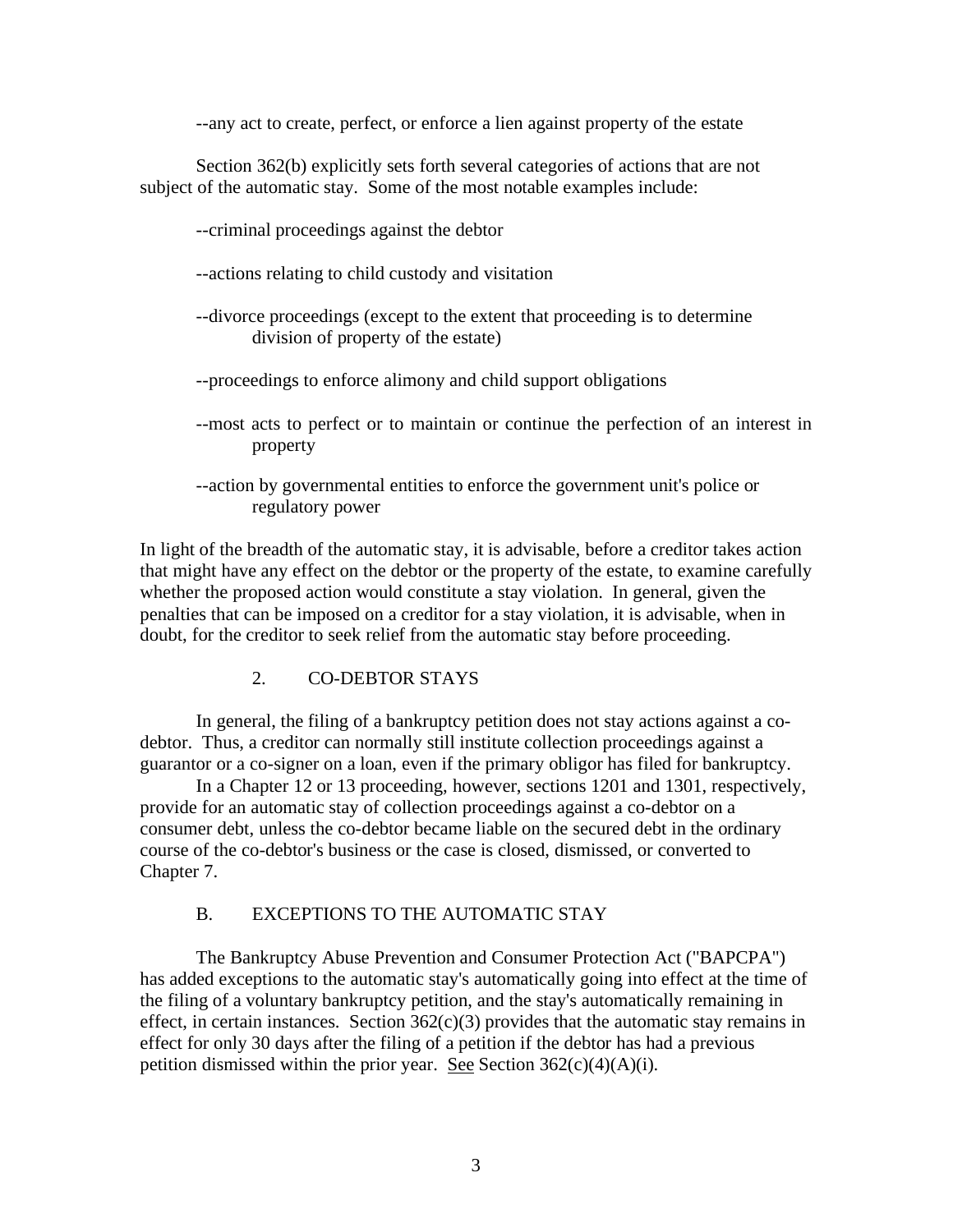The stay does not automatically go into effect at the time that the petition is filed at all if the debtor has had two bankruptcy petitions dismissed in the preceding year, unless the case was refiled pursuant to Section 707(b).

# C. RELIEF

 In order to proceed against the debtor while the stay remains in effect, a creditor must seek relief from the automatic stay. A creditor seeking relief from the automatic stay must generally bring the request for relief on by motion. A motion for relief from the automatic stay may be combined with an alternative request for adequate protection (which is usually provided in the form of a periodic cash payment to the creditor).

 Section 362(e) provides that the automatic stay will be terminated within 30 days after filing the motion for relief unless the court denies the motion within that period. A creditor may consent to the automatic stay's remaining in effect until the date of the hearing on the stay motion in the event that the hearing is set beyond 30 days from the date of filing. The bankruptcy court, after notice and a hearing, may also order the stay to remain in effect pending the conclusion of the final hearing and determination on the motion if the court finds that the party opposing relief is likely to prevail at the hearing.

Section 362 sets forth several grounds on which the court is to consider the granting of relief from the stay. These grounds include that the creditor's interest in the property is not adequately protected, that the debtor has no equity in the property, and that the property is not necessary for the debtor's effective reorganization. The bankruptcy court may also grant relief "for cause" additionally in other circumstances- including the bad faith filing of a case.

The bankruptcy code provides for a theoretically more streamlined relief from stay procedure in bankruptcy proceedings involving "single asset real estate," as the term is defined by the Bankruptcy Code. The court, upon the request of a party in interest and after notice and a hearing, is obliged to grant relief from the stay to a creditor with an interest secured by that real estate, by either the later of 90 days after the entry of order for relief or 30 days after the bankruptcy court has determined that the debtor is a single asset real estate debtor, unless the debtor has filed a plan of reorganization that has a reasonable possibility of being confirmed, or determines that the debtor is making adequate monthly interest payments at the then applicable nondefault contract rate of interest to the creditors whose claims are secured by the property.

In the event that the bankruptcy court grants relief from the automatic stay, the creditor must still commence, or continue with, whatever legal proceeding outside of bankruptcy, or other applicable procedure, to obtain the remedy against the debtor, or the debtor's property, that the creditor ultimately desires (i.e. foreclosure, eviction, etc.).

# II. PROOFS OF CLAIM

 In general, in order to ensure that a creditor's interest against a debtor, or the debtor's property, is protected to the extent possible in the bankruptcy proceeding, the creditor should file a proof of claim in the bankruptcy proceeding. The proof of claim is the document that reflects what the creditor believes the debtors owes on the creditor's claim, and the value of any property that secures it. A creditor must submit whatever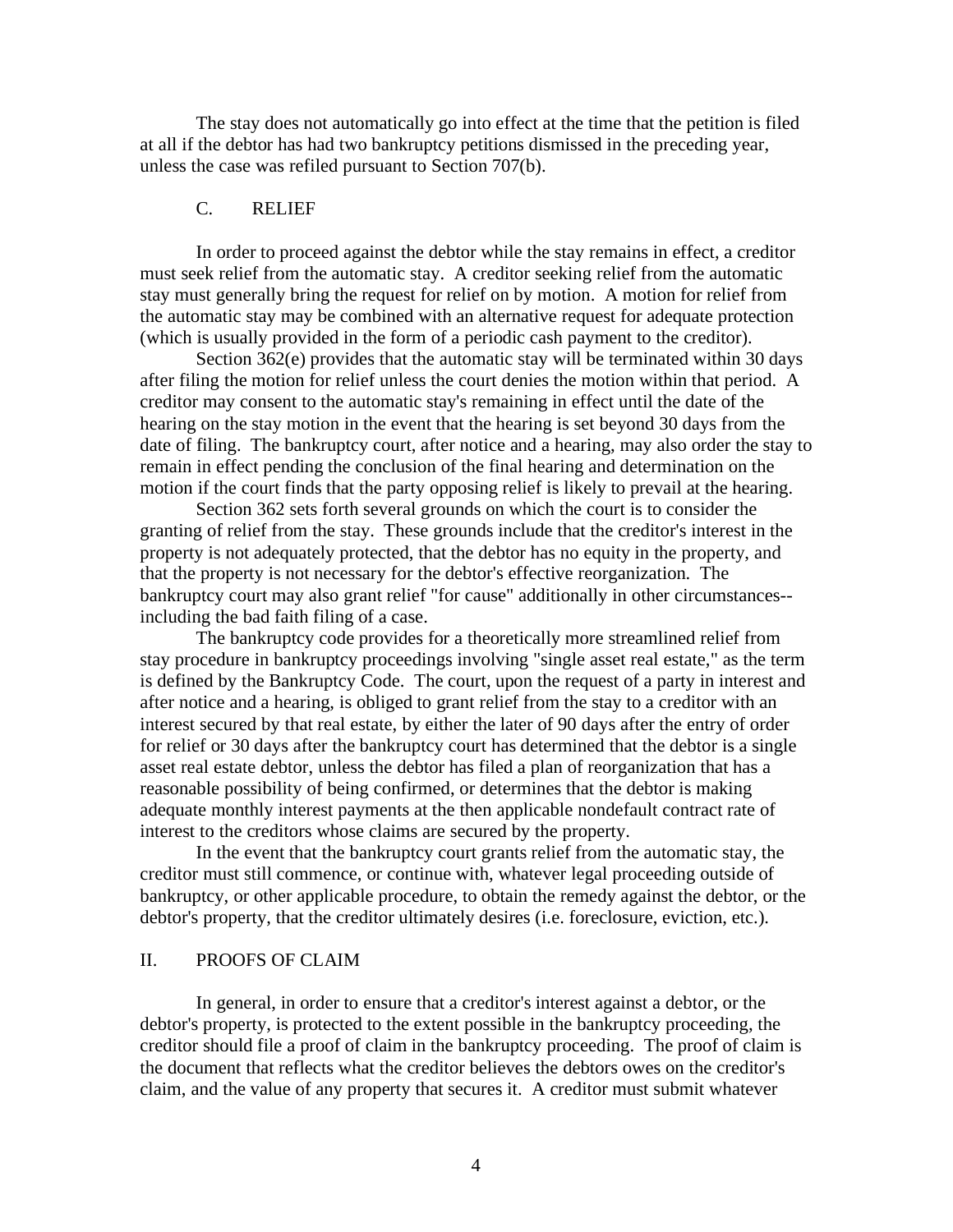documentation it has to substantiate the amount of the proof of claim, as well as documents sufficient to evidence the existence and perfection of any security interest, in the case of secured claims.

The proof of claim is an essential document for determining a creditors' distribution in a bankruptcy proceeding. A claim is deemed allowed unless a party in interest objects to the claim. An allowed claim will be paid in accordance with the distributions scheme provided in the bankruptcy code or, in Chapter 11, 12, and 13 cases, in accordance with the terms of a court-approved reorganization plan.

The proof of claim also constitutes prima facie evidence of the value of property securing a particular debt, subject to refutation by other competent evidence in an appropriate proceeding. The valuation of a piece of property set forth on the proof of claim may be used to help determine whether a secured creditor's property is adequately protected or lacks equity in a proceeding in a motion for relief from stay, to determine whether a reorganization plan is confirmable, and in other proceedings in the bankruptcy proceeding where property valuation is an issue.

# A. TIME FOR FILING PROOF OF CLAIM

 In Chapter 7, 12, and 13 cases, a proof of claim for a debt incurred prior to the filing of the bankruptcy petition must be filed within 90 days of the date first set for the initial meeting of creditors, pursuant to Bankruptcy Rule 3003. The time for filing a proof of claim in a Chapter 11 case is to be set by the Court, but each North Carolina district requires proofs of claim to be filed within 90 days of the date first set for the initial meeting of creditors unless otherwise specified.

# B. OBJECTIONS TO PROOFS OF CLAIM

In the event that a party in interest disagrees with the amount being claimed, or the treatment that the creditor proposes for a claim, the party in interest may file an objection to claim. An objecting party must set forth, in writing, the grounds for its objection. In the event that a party in interest files an objection to a proof of claim, the creditor filing the proof of claim must file a written response and, generally, the bankruptcy court will hold a hearing to determine the amount of the creditor's claim, whether the claim should be treated as secured or unsecured, and whether the claim should be entitled to a priority status over other particular classes of creditors.

#### III. PREFERENCES/FRAUDULENT TRANSFER ACTIONS

One of the more frustrating and difficult aspects of bankruptcy to master involves defense of preference and fraudulent transfer actions. Sometimes, there is no defense to the action, and the creditor is left with nothing but a negotiation of the amount owing with no hope of defending the creditor's position. There are defenses, and in the case of a preference action, there are specific statutory defenses found in 11 USC §547(c). It is vital to have a thorough discussion regarding your client's payment policies and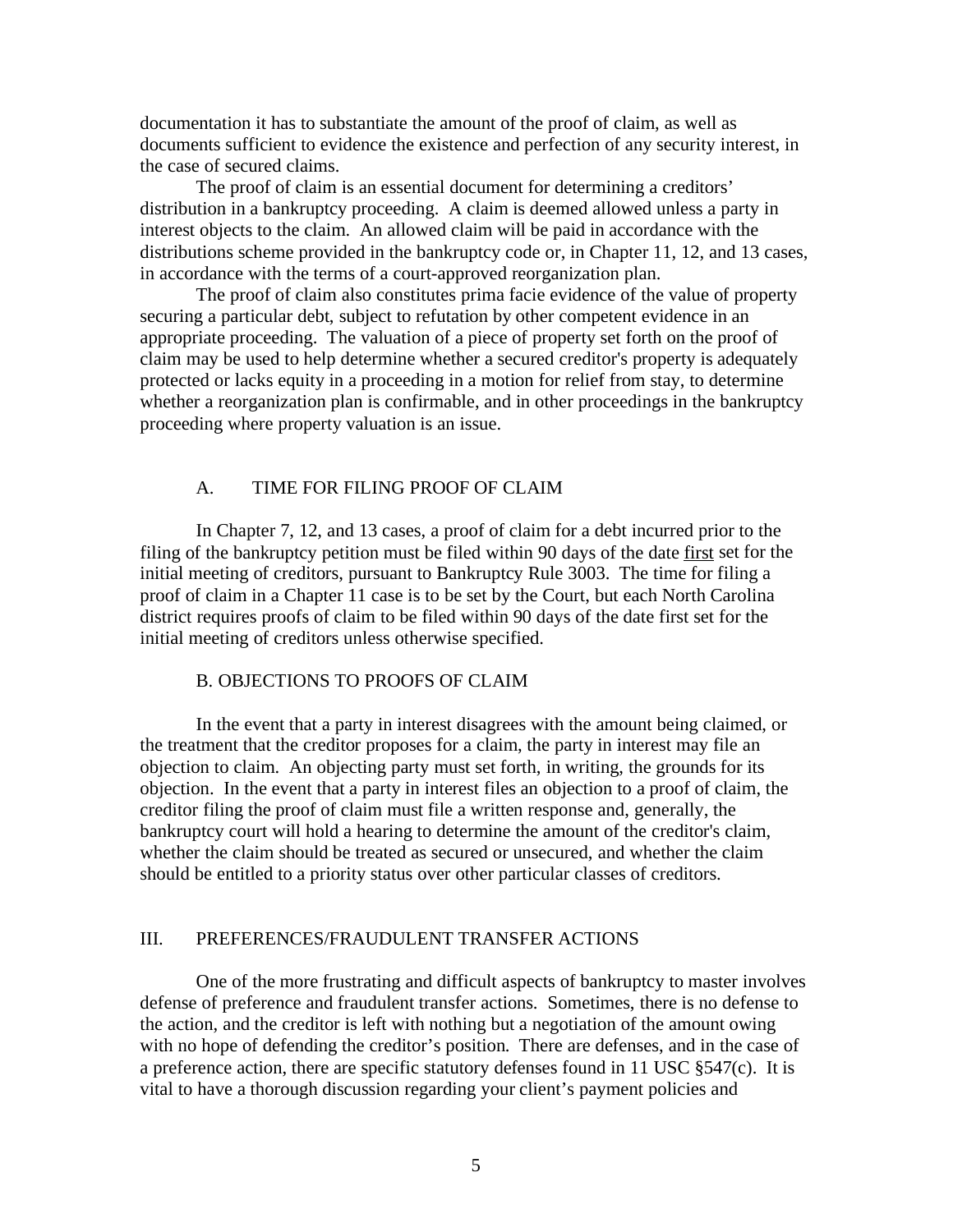procedures, while also obtaining specific and detailed information relative to your client's recollection of the facts and circumstances surrounding the challenged payment or payments.

# A. PREFERENCE ACTIONS

Section 547 of the Code provides the trustee and/or the Debtor in Possession (DIP) the opportunity to avoid certain types of transfers of the debtor's assets, specifically when the creditor was "preferred" over other similarly situated creditors. This cause of action was developed in order to prevent the dismantling of debtor's available assets as the debtor "slides" into bankruptcy. In most cases, a debtor is aware of a significant financial crisis within 90 days of an actual petition filing, and section 547 attempts to balance the potential recovery and distribution of debtor's assets among classes of creditors.

 Avoidance of preferential transfers are, for creditors, probably one of the more frustrating causes of action in a bankruptcy case. Imagine being paid in full on a past due obligation by a debtor, only to receive notice of bankruptcy filing by the debtor 89 days later. Creditors that are not familiar with bankruptcy may find it hard to understand why they must return payments made on legitimate debt obligations. There is hope, however, in that section 547 also codifies specific defenses that creditors may raise in defending such actions. In order to effectively explain the concept of a preferential transfer and a creditor's potential defenses, a review and analysis of the specific subsections of 547 is in order.

# 1. ELEMENTS OF A PREFERENCE

The elements of a preferential transfer are found 11 USC 547(b). They are:

a. A transfer of an interest of the debtor in property;

A transfer is specifically defined in the Code at 11 USC 101(54). A transfer can be, in addition to delivering cash or check, the creation of a lien, the retention of a title as a security interest, foreclosure, or "each mode, direct or indirect, absolute or conditional, voluntary or involuntary, of disposing of or parting with (1) property or (2) an interest in property.

# b. To or for the benefit of the creditor;

While generally self-explanatory, this particular element has fostered numerous decisions relating to particular types of creditors. Secured and unsecured creditors, as well as guarantors, have their own specific issues in relation to payments made by insolvent debtors. Secured creditors are not normally subject to preference payments due to other elements, specifically, that the secured creditor would receive more than it would if the case were one under Chapter 7 (using a fair value liquidation analysis). Normally, the secured creditor will receive the property securing the debt or upon sale by the trustee, the secured creditor will be made whole. Therefore, generally speaking, a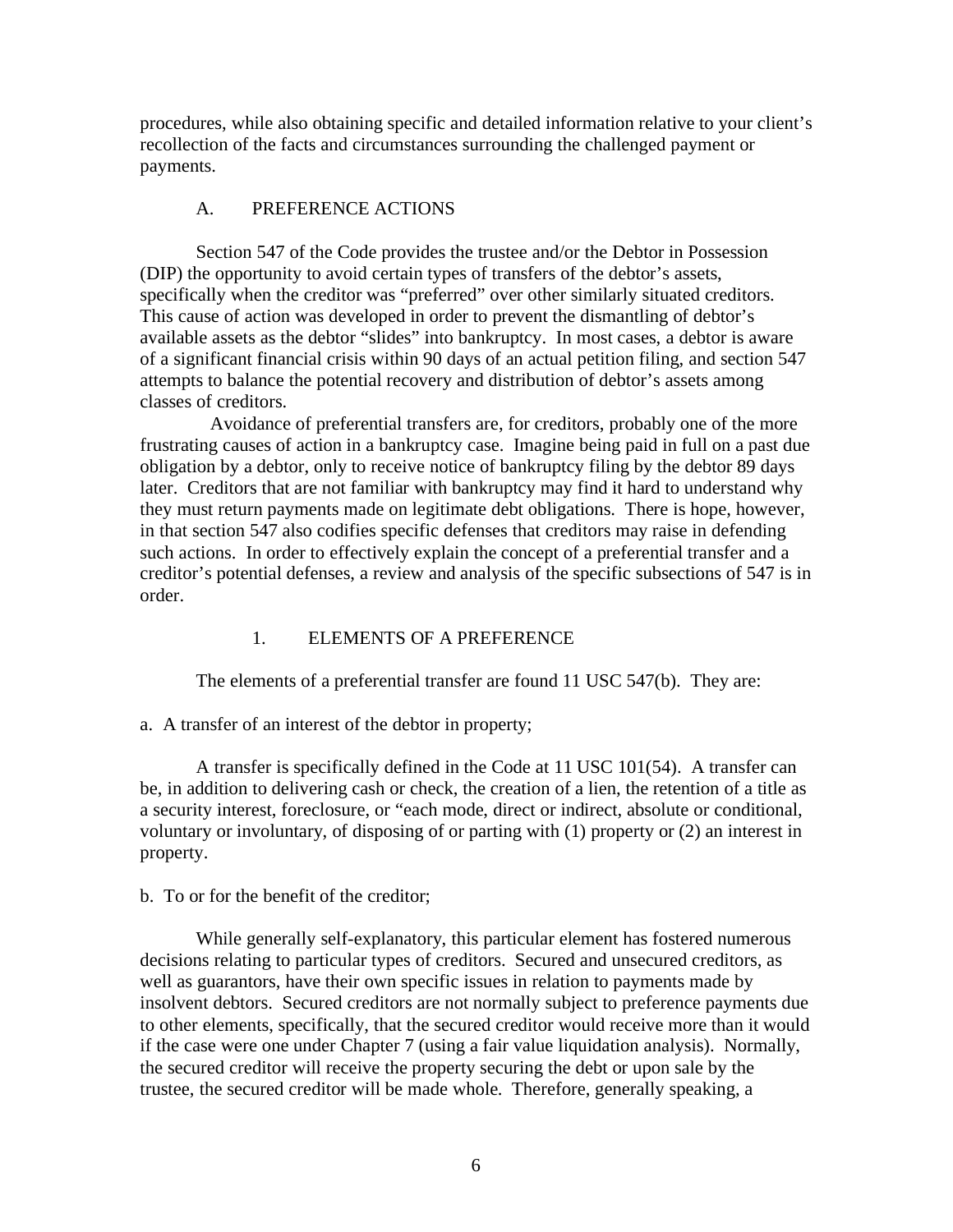payment made to a secured creditor will not be considered a preference. However, certain guarantors may be subject to §547. See *Levit v. Ingersoll-Rand*, 874 F. 2d 1186  $(7<sup>th</sup>$  Cir. 1989) for a more in-depth discussion of payment to a non-insider creditor during the one year period reserved specifically for "insider" creditors (beginning 91 days from filing).

The *DePrizio* Rule, as it is known, affords the trustee or DIP the ability to recover payments to a non-insider who would normally escape the preference action when there is an insider guarantor of payment that benefits from the debtor's payment to the noninsider. Congress has gone so far as to destroy *DePrizio* through enactment of 547(i). There is ongoing discussion that Congress failed.

c. For or on account of an antecedent debt;

 "Antecedent" refers to the preexisting nature of the debt obligation, and limits preferential transfers to debt in existence at or before the filing of the bankruptcy case.

d. Made while the debtor was insolvent;

 Simply put, in order for there to be a preference with respect to a certain transfer, the debtor, at the time of the transfer, must have been insolvent. That is, the total amount of the debtor's liabilities are more than the total value of the debtor's assets. Section 547(f) creates a "presumption" of insolvency, which requires the defendant to rebut the initial presumption that 90 days prior to the bankruptcy filing, the debtor's liabilities outnumbered the fair value of the debtor's assets. The trustee or DIP still has the ultimate burden to show insolvency.

e. Made on or within 90 days before the filing of the bankruptcy petition which enables the creditor to receive more than it would have received had the debtor not made the payment and the case was filed under Chapter 7 of the Bankruptcy Code.

 As discussed briefly above, the statute's purpose is to avoid the systematic dismantling of the debtor's assets in the debtor's eventual slide into bankruptcy. This subsection requires an analysis by the plaintiff of what the defendant creditor received during the preference period, as well as a liquidation analysis of the debtor to determine whether the defendant creditor received more than it would receive if all the debtor's assets were sold and the proceeds were divided among all creditors in accordance with the Code.

 If the creditor received more from the debtor than it would have received if the debtor's assets were liquidated, and if all the other elements of a preference were met, the defendant creditor will most likely have to return the funds received.

#### B. DEFENSES

 The defendant creditor's cause is not completely lost, however, in that congress, in section 547 (c), established a number of defenses to preference claims made by the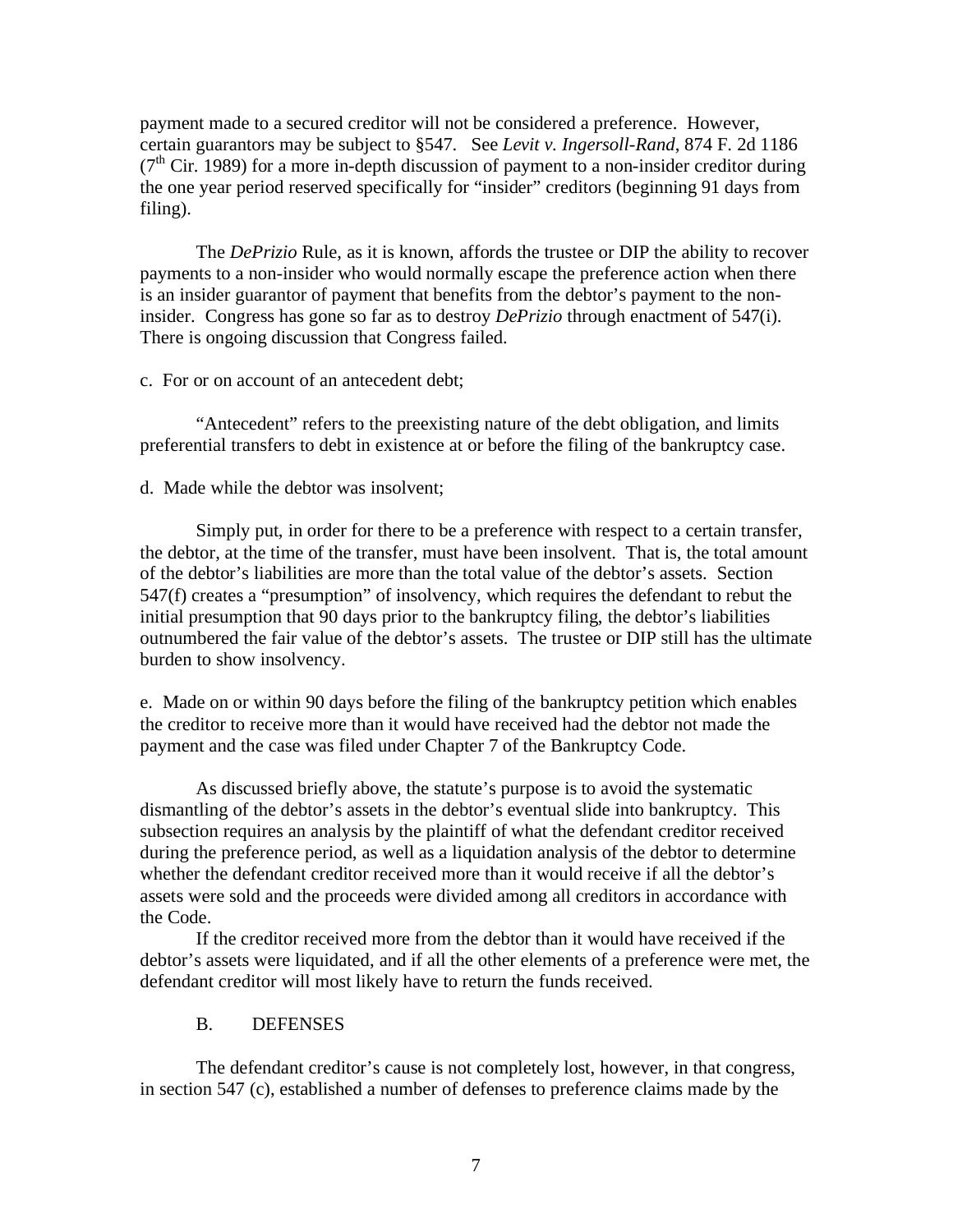trustee or DIP. In addition, there are non-statutory or common law defenses to preference claims as well. Statutory defenses comprise the bulk of the litigation in preference cases, and specific reference to the more prevalent defenses follows:

#### 1. CONTEMPORANEOUS EXCHANGE

Section  $547(c)(1)$  states that a transfer made by the creditor and intended by the debtor and creditor as a contemporaneous exchange for new value, and that the exchange was in fact substantially contemporaneous. The creditor must offer proof of the transaction, establishing the two part test referenced above. *In re Barefoot*, 952 F. 2d 795  $(4<sup>th</sup> Cir. 1991)$ . Proof of this defense will necessarily eliminate the "antecedent debt" prong of the preference analysis.

Issues surrounding contemporaneous exchanges under  $547(c)(1)$  deal specifically with cash and "quasi-cash" transactions – specifically checks. Most of the cases on this defense are fact-specific, focusing on the parties to the transaction and the timing of said transactions, along with the actual "new value" given.

#### 2. ORDINARY COURSE OF BUSINESS

A payment made by a debtor to a creditor will not qualify as a preference if the debt was incurred by the debtor in the ordinary course of business or financial affairs of the debtor and the transferee and the payment was made:

 (i) in the ordinary course of business or financial affairs of the debtor and the transferee; or

(ii) made according to ordinary business terms.

 The defense of ordinary course also relies heavily on specific facts regarding each transaction. In fact, the factual analysis can be objective or subjective. Objectively speaking, the creditor must establish that the industry standard for the course of dealing between it and the debtor proves that the challenged transaction is one that falls within the standard of dealing in the particular industry in which the debtor and creditor operate. Also, a subjective analysis establishes the course of dealing between the debtor and the defendant. Under pre-BAPCPA law, this analysis was two-fold, requiring a Defendant to establish both prongs of 547(c)(2), however, BAPCPA changed the analysis from an "and" to an "or". Now, a defendant may choose which prong to prove. This is a substantial and significant change from prior law in favor of preference defendants.

#### 3. OTHER DEFENSES

In addition to the above common defenses,  $\S 547(c)$  enumerates several other defenses, including protection for creditors that extend credit in exchange for a security interest  $((c)(3))$ , creditors that extend subsequent new value  $((c)(4))$ , protection for creditors that have security interests in a debtor's receivables or floating inventory (c)(5),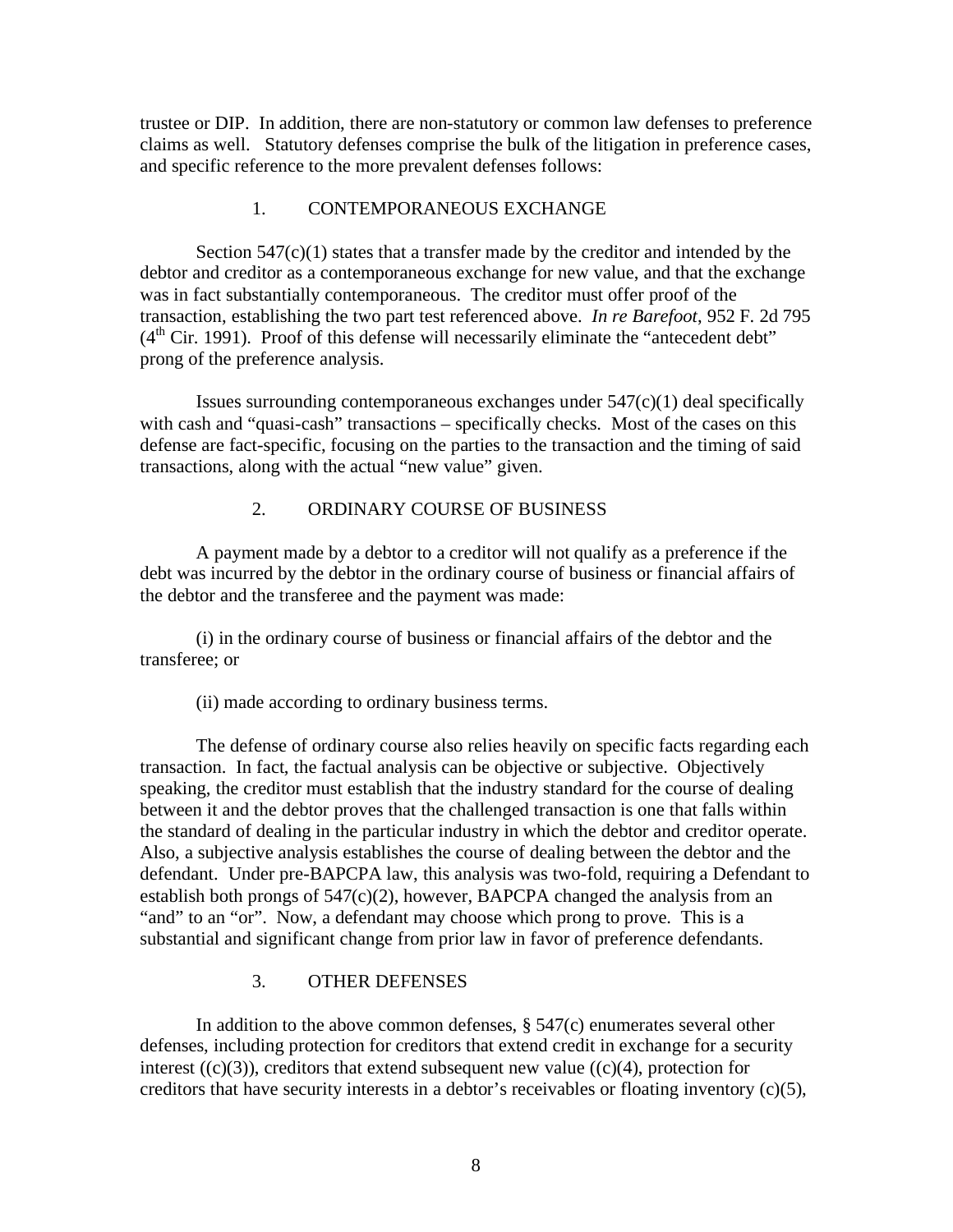statutory liens  $((c)(6))$ , domestic support obligation payments  $((c)(7))$ , monetary limits for transfers by a consumer debtor for amounts less than  $$600 ((c)(8))$ , business case limits of \$5,000 for transfers by a non-consumer debtor  $((c)(9))$ .

BAPCPA substantially changed preference cases when it adjusted the venue requirements for certain actions. Through BAPCPA, congress adjusted the debt limits established previously under 28 USC §1409(b) to expand the cases that must be brought in the Defendant's home district. However, there are cases that interpret §1409(b) to exclude avoidance actions, which creates an issue that may be decided by a higher court.

The effect of the amendments makes it more difficult for trustees and DIPs to effectively litigate matters under certain monetary limits, simply because trustees and DIP's may determine that it is not in the best interest of the bankruptcy estate to litigate matters outside the district in which the case is pending.

Before completing this section, it is important to note the number of other defenses not codified, but nevertheless effective in defeating a trustee's or DIP's interest in allegedly preferential payments. These defenses are:

 1. Earmarking – this defense requires an agreement between the debtor and creditor that specific funds held by the debtor must be used to pay a specific debt; (ii) that the debtor performed according to the agreement, and (iii) the transfer did not result in the diminution of the debtor's estate.

 2. Mere Conduit – when money or property is transferred by the debtor to another, and the person receiving the transfer is not the ultimate beneficiary of the funds transferred, that transferee is a "mere conduit" and one that cannot be held liable for the entire amount transferred. If the conduit keeps any portion of the property transferred, then the conduit may be liable only for the amount kept by the transferee/conduit.

# C. FRAUDULENT TRANSFER ACTIONS

 Another recovery avenue for trustees and Debtors-in-Possession involves recovery of property transferred that reduced the value of the debtor's estate because the property was transferred for less than fair value. 11 USC § 548 grants a trustee the power to avoid a transfer made within a certain time period that depletes the debtor's estate by lack of adequate consideration or outright fraudulent intent.

 Section 548(a) allows a trustee to avoid a transfer that was made within two (2) years before the date of the filing of the petition if the debtor voluntarily, or involuntarily:

(1) made such transfer with actual intent to hinder, delay or defraud any entity to which the debtor was or became, on or after the date of the transfer, indebted; or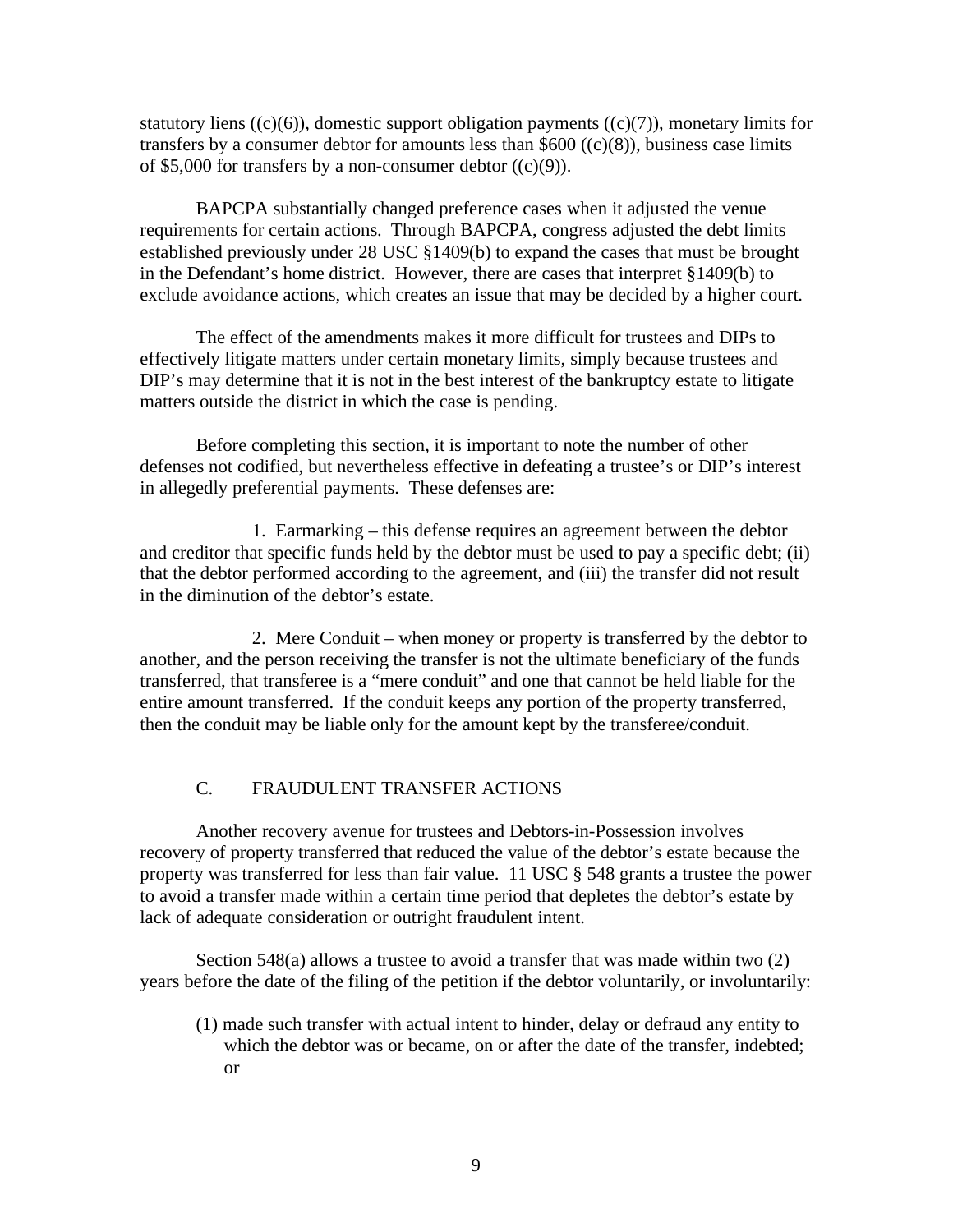- (2) (A) received less than a reasonably equivalent value in exchange for such transfer or obligation; and
	- (B) (i) was insolvent on the date that such transfer was made, or became insolvent as a result of such transfer or obligation; (ii) was engaged in business or a transaction, or was about to engage in business or a transaction, for which any property remaining with the debtor was an unreasonably small capital; (iii) intended to incur, or believed that the debtor would incur, debts that would be beyond the debtor's ability to pay as debts matured; or (iv) the debtor made the transfer to an insider, or incurred and obligation for the benefit of an insider, pursuant to an employment contract entered into outside the ordinary course of business.

Clearly,  $548(a)(1)$  is the more challenging prong to prove, as there is the requirement of showing actual intent to hinder, delay or defraud. As with most fraudulent intent cases, the analysis and proof must generally rely on circumstantial evidence to establish a case. Intent is the key factor, and therefore it is extremely rare for the plaintiff to resolve (in its favor) a fraudulent conveyance case at summary judgment.

Generally speaking, most trustees seek to prove fraudulent conveyances through section  $548(a)(2)$ , or the constructive fraud standard. Although the burden of proof is less subjective, there are still a number of issues that must be resolved in making a case under this standard. "Reasonably Equivalent Value" is the first hurdle. Case law attempts to define all the areas in which value can be determined, however, certain intangible values hamper attempts to "pin down" valuation of property and of the consideration provided for the transfer. Also, a trustee must consider that the transferee will have a lien on the property transferred to the extent that the transferee delivered consideration of the transfer, no matter how small. This "lien" on the property may be enough to interest the trustee in a cash settlement to resolve the fraudulent transfer issue. Good faith purchasers of property from the initial transferee will also be free from avoidability of the primary transfer – the key phrase being "good faith purchaser".

Insolvency, as with proof requirements in preference actions, requires the plaintiff to prove that the debtor's liabilities are greater than his assets at the time of or as a result of the transfer.

While there are other elements, the above discussion is sufficient to give the nonbankruptcy attorney the initial tools he or she needs to recognize the basic issues in fraudulent transfer litigation.

Before concluding, however, it is important to note that a trustee, through his avoidance powers in 11 USC 544, has the ability to "piggyback" on the North Carolina Fraudulent Transfer Act (very similar to 11 USC 548), which provides a longer lookback period – four (4) years – two years longer than 11 USC 548.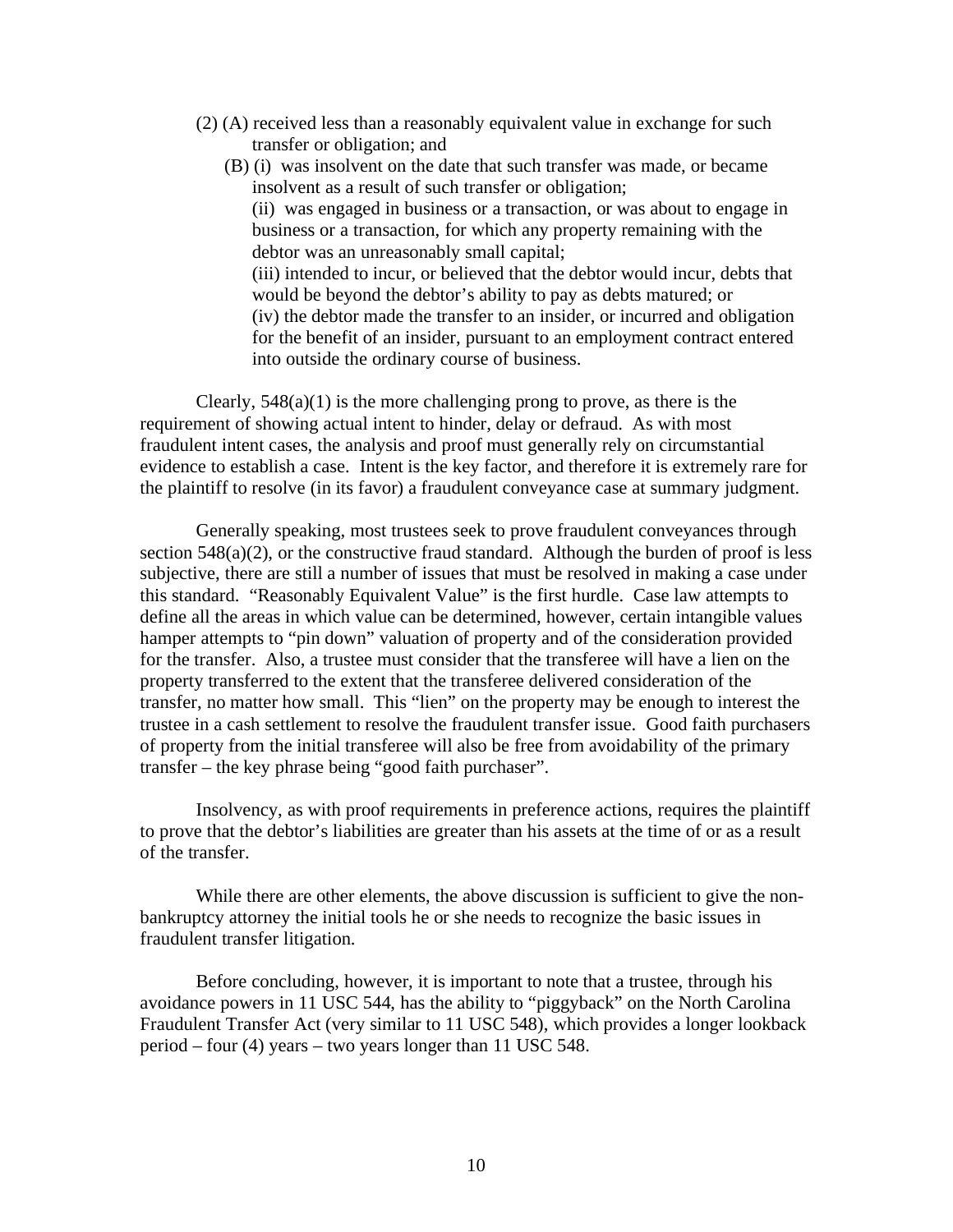# IV. CREDITORS' COMMITTEES

 In larger bankruptcy matters, a creditors' committee may effectively protect the rights of classes of smaller creditors. The existence of a creditors committee in a proceeding may also impact, however, other creditors that have elected to actively participate in the bankruptcy proceeding because the creditors' committee often takes the lead in objecting to claims or commencing preference or fraudulent transfer action against those other creditors.

 The bankruptcy code authorizes the formation of official creditors' committees for Chapter 7 and Chapter 11 proceedings, but not for Chapter 12 and 13 proceedings. creditors' committees need not be limited to committees protecting the interest of only unsecured creditors, but may be appointed to represent the interests of lien creditors or other types of creditors as long as the proposed group of creditors holds similar claims.

#### A. FORMATION

 In a chapter 7 proceeding, a creditors' committee may form at the initial meeting of creditors. The committee must consist of not less than 3 and not more than 11 creditors holding unsecured claims. If a committee is not constituted at the initial meeting of creditors, no creditors committee will serve during the case.

 In a Chapter 11 proceeding, the bankruptcy code requires the United States trustee (here in North Carolina, the bankruptcy administrator), to compose a committee of unsecured creditors, depending on whether there is sufficient interest among the unsecured creditors to form a committee. The Code also empowers the bankruptcy administrator to appoint other creditors committees as she or he deems appropriate. Ordinarily, pursuant to Section 1102(b)(1), the holders of the largest seven claims of the kinds represented on the committee, and that are willing to serve on the committee, are to be appointed members of the committee.

# B. DUTIES AND POWERS

 In a Chapter 7 proceeding, section 705(b) governs the creditors' committee's powers and empowers the committee to consult with the trustee in connection with the administration of the estate, make recommendations to the trustee regarding the trustee's duties, and submit to the court or the U.S. trustee any question affecting the administration of the estate.

In a Chapter 11 proceeding, section 1103 of the Bankruptcy Code gives a creditors committee broad powers, including:

- --the power to consult with the trustee or debtor-in-possession concerning the administration of the case;
- --the power to investigate the acts, conduct, assets, liabilities and financial condition of the debtor, the operation of the debtor's business and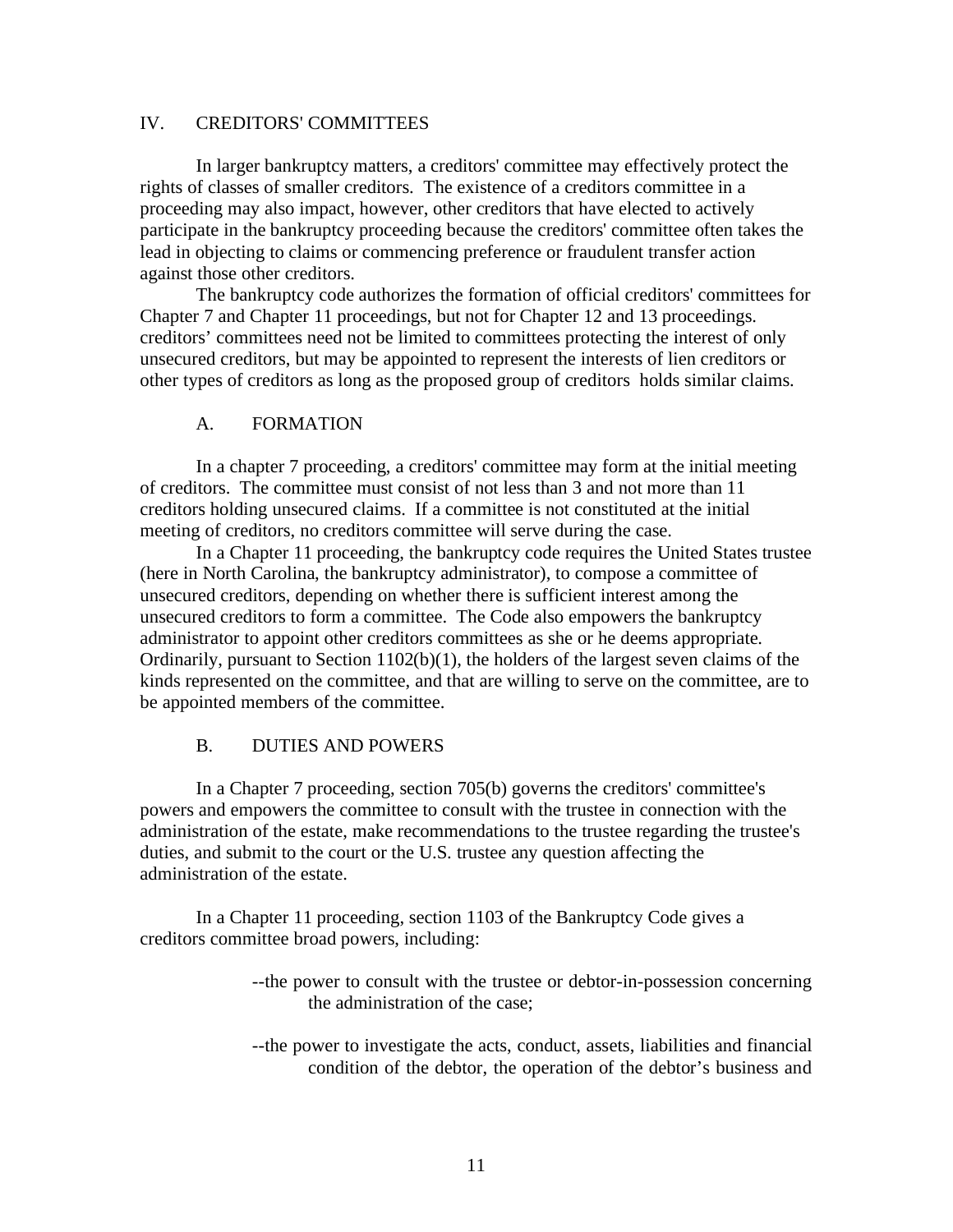the desirability of the continuance of such business, and any other matter relevant to the case or the formulation of a plan;

- --the power to participate in the formulation of a plan, advise those represented by such committee of such committee's recommendations as to any plan formulated, and collect and file with the court acceptances or rejections of a plan;
- --the power to request the appointment of a trustee or examiner under section 1104, if a trustee or examiner, as the case may be, has not previously been appointed in the case;
- --the power to perform such other services as are in the interest of those represented.

# 11 U.S.C § 1103(c).

In addition to the other enumerated powers, a creditors committee, as a party in interest, may object to claims filed by other creditors. A creditors committee may also commence adversary proceedings, including preference and/or fraudulent transfer actions, against other creditors or parties with whom the debtor conducted business.

# C. COMPENSATION

A creditors committee is authorized to employ professionals, including attorneys and accountants. There is less certainty, however, that a committee will be compensated for the employment of professionals in a Chapter 7 proceeding than in a Chapter 11 proceeding.

 There is no explicit provision for compensation of a creditors committee in a Chapter 7 proceeding. Under Sections 503 and 507 of the bankruptcy code, a creditors committee is authorized to seek compensation, as a first priority administrative expense, for reimbursement of the reasonable and necessary expenses incurred in recovering property transferred out of the bankruptcy estate, or that is concealed by the debtor and recovered for the benefit of the estate. An application for reimbursement of professional fees incurred in the pursuit of such activities is presumably authorized under those sections of the Code.

 Section 328(a) of the bankruptcy code explicitly permits an appointed Chapter 11 creditors committee to employ professionals, including attorneys, accountants, as well as other professionals as the case circumstances warrant. Actual compensation of the committee professionals is subject to review and approval by the Court.

# V. LIEN AVOIDANCE ACTIONS

11 USC 522 is a formidable weapon in the debtor's arsenal. This particular statute is effective in depriving a secured creditor of any type of security if certain criteria are met. While the first five sections of section 522 set forth the federal exemptions,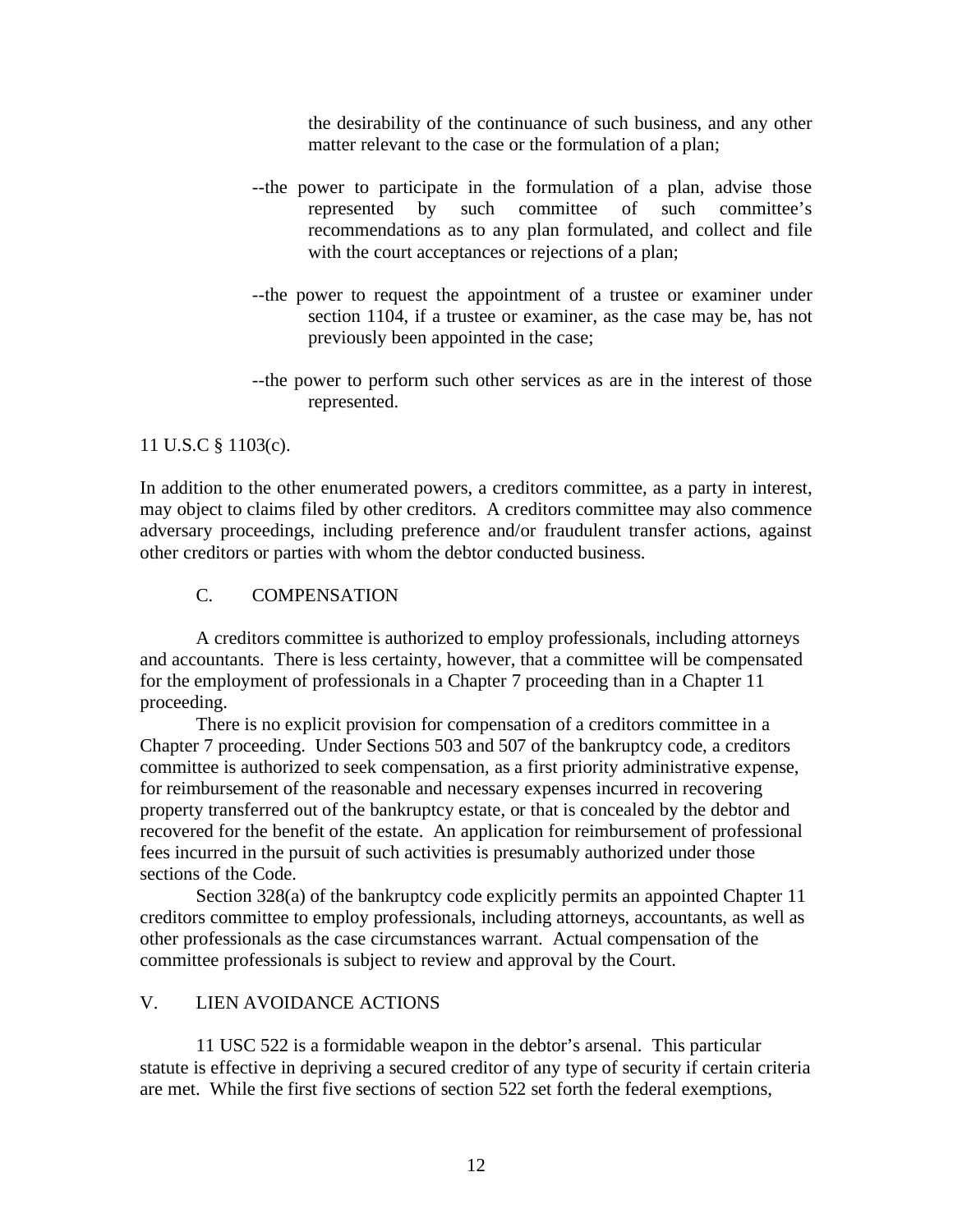522(f) and (g) subject creditors to potential elimination of a security position in collateral held by a secured creditor. Without quoting each section word for word, a summary follows. Subsection (f) provides:

(1). . . the debtor may avoid the fixing of a lien on an interest of the debtor in property to the extent that such lien impairs an exemption to which the debtor would have been entitled, if such lien is –

(A) a judicial lien. . .; or

- (B) a non-possessory, non purchase money security interest in any
	- i. household furnishings. . . etc, that are held primarily for the personal, family, or household use of the debtor or dependent of the debtor;
	- ii. implements, professional books or tools of the trade. . .;
	- iii. professionally prescribed health aids. . .

For purposes of lien avoidance, a lien impairs an exemption to the extent that the sum of: the lien, all other liens on the property, and the amount of the exemption that the debtor's interest in the property would have in the absence of other liens – exceeds the value of the debtor's interest in the property.

Obviously, valuation evidence is key in determining whether liens are avoided, and therefore creditors must analyze whether it is worth hiring an appraiser or other professional to testify before the court that the property in question has sufficient value to protect the judgment lien, that is, value over and above all liens, the lien in question, and the debtor's exemptions. In most cases, bankruptcy attorneys can sufficiently estimate what value is present in the debtor's property, and more often than not, motions to avoid liens are left unchallenged by creditors, simply because the cost of defending the lien is significant, considering the risk of insufficient value present.

11 USC  $522(g)$  provides a debtor the opportunity to avoid any transfer that a trustee failed to avoid under 11 USC 544, 545, 547, 548, 549, or 553. The debtor is limited, however, to the amount that the debtor could have exempted property if the trustee had avoided the transfer.

# VI. OBJECTIONS TO EXEMPTIONS

 Under 11 USC 522, debtors in bankruptcy are allowed to exempt certain property from attachment, collection or turnover by a trustee. The purpose of the exemption statutes are to afford the debtor the opportunity of a fresh start, and not leave him penniless, homeless, without basic necessities with which to implement recovery from bankruptcy. North Carolina has opted out of the federal exemption system, and therefore all debtors in North Carolina (with some exceptions depending upon residency requirements) must use 1C-1601(a) of the North Carolina General Statutes in establishing exemptions.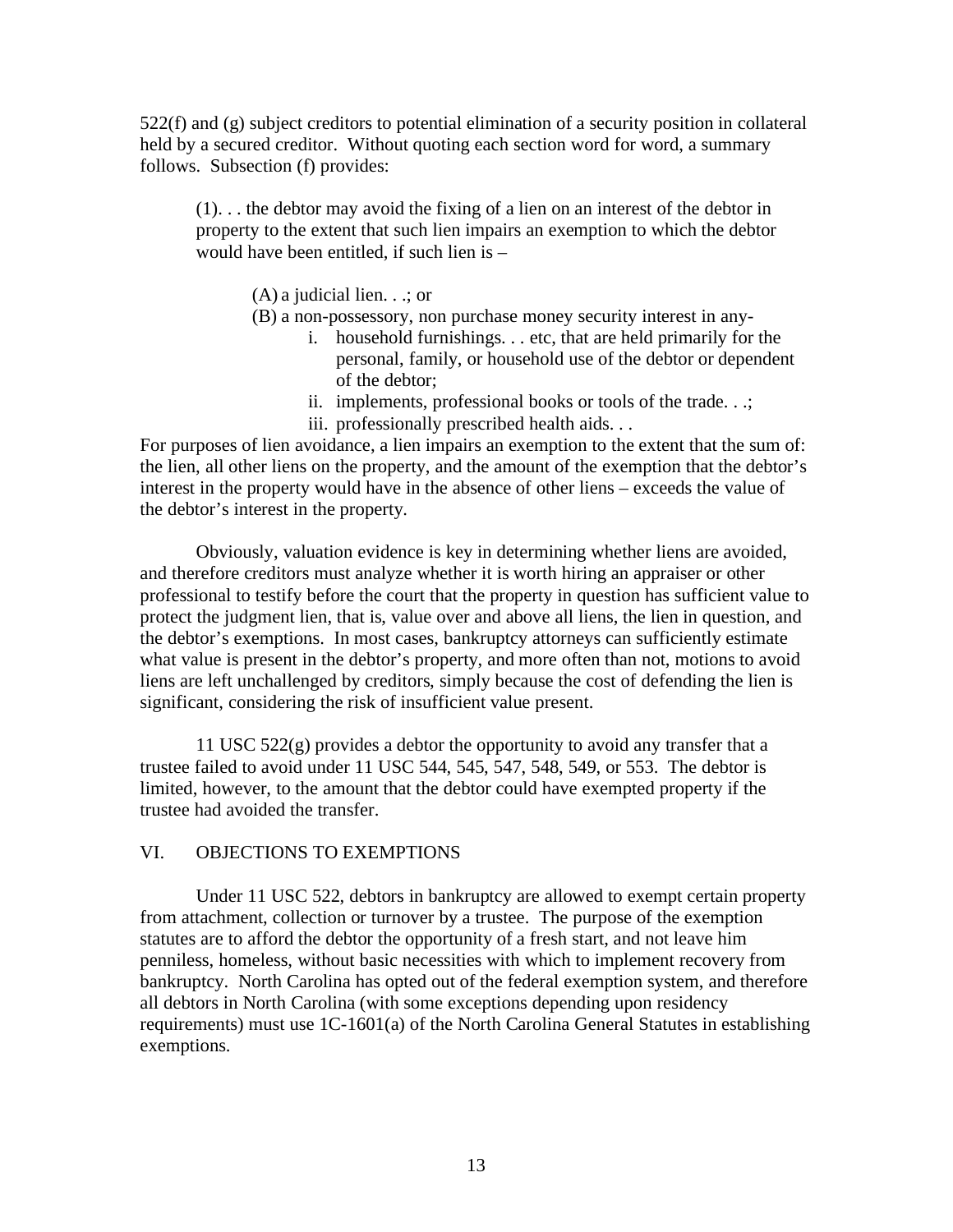With the enactment of BAPCPA, Congress attempted to "close the loophole" on debtors attempting to "forum shop" for the most advantageous exemption structure, as in Florida and Texas, states which have an unlimited homestead exemption. BAPCPA further complicated this process through its tricky and cumbersome domicile requirements. Prior to BAPCPA, a debtor would determine his exemptions based upon his domicile during the 180 days prior to filing or domicile for the longer period in which he resided during the 180 days.

 BAPCPA attempted to close the "Enron" loophole with regard to unlimited homestead exemptions. Instead of a 180 day requirement, the debtor may use the exemptions of the state or jurisdiction where he was domiciled for the 730 day period prior to the filing of the petition. If the debtor was not in one place for the entire 730 days, then the debtor must use the exemptions from the state in which the debtor was domiciled for the 180 day period before the 730 day period.

 This causes many problems for certain debtors in that many stated require a debtor to reside in the state at the time of taking the exemption to actually utilize the exemptions from that state. Thus, the federal exemptions may come into play, as federal exemptions are the "fallback" exemptions for debtors without an exemption "home".

 As stated above, N.C. Gen. Stat. 1C-1601(a) sets forth the majority of the exemptions to which debtors are entitled. Without reprinting all the exemptions here, it is clear that a creditor needs to understand and appreciate the exemption statutes to effectively represent creditors in bankruptcy matters.

 Under Bankruptcy Rule 4003, a trustee, creditor or other party in interest may object to a debtor's exemptions, however, one cannot sleep on one's rights. The debtor's exemptions become fixed thirty (30) days after the conclusion of the debtor's creditor's meeting.

#### VII. OBJECTIONS TO DISCHARGE

 Another extremely useful tool for creditors (and one to which debtors pay close attention) is potential objections to discharge and to dischargeability of debts. The whole purpose for which a debtor files bankruptcy and wades through the process is to obtain a fresh start and have his debts discharged. The last thing any debtor wants is to go through the process only to lose his discharge or have certain debts survive the bankruptcy process. There are specific statutes governing discharge and dischargeability, and each chapter has specific statutes covering the discharge, while section 523 (which applies to all chapters) governs dischargeability of certain types of debts.

#### A. GROUNDS

In chapter 7 cases, 727(a) sets forth ten (10) separate grounds for denial of discharge. Most of the grounds revolve around the failure of the debtor to honestly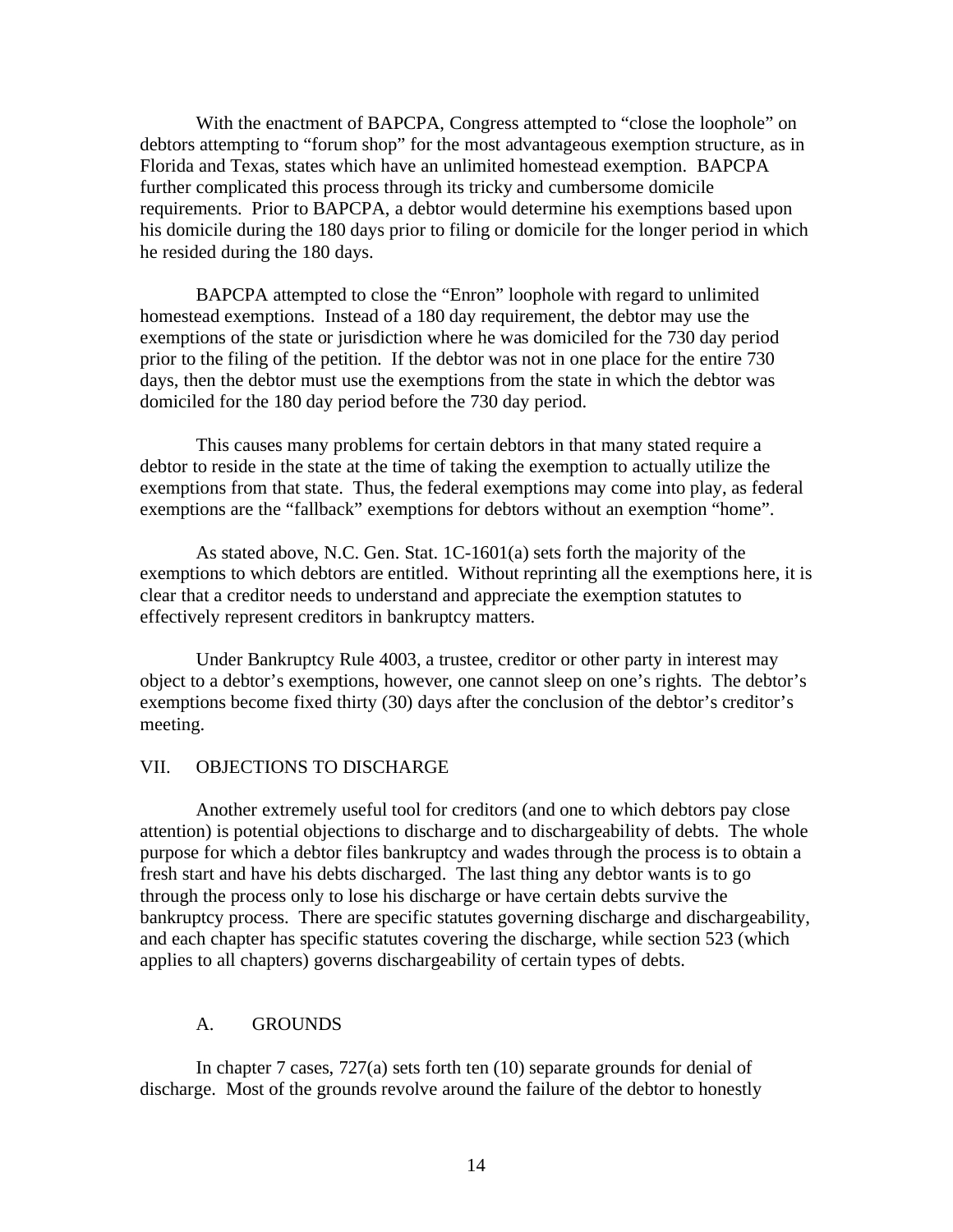conduct himself through the process (such as failure to explain loss of assets, inadequate financial records, and fraudulent transfers or concealment of property). Other grounds are time-specific, such as receipt of a previous discharge within 6 years, in a chapter 7 or 11 case.

 In order to object to a debtor's discharge, a creditor must initiate an adversary proceeding, governed by Bankruptcy Rule 7001, et seq.

 In chapter 11 cases, once a debtor receives an order of confirmation, debts incurred pre-petition are discharged, however, the debts and obligations created under the debtor's plan of reorganization are not discharged until the debtor completes the plan payments per the order of confirmation, unless the court orders otherwise.

 There are exceptions to discharge in Chapter 11, and as to individual debtors, a discharge under chapter 11 does not discharge a debtor from any debt excepted under section 523. 11 USC 523 specifically sets forth a number of exceptions to discharge, and also provides creditors a framework for potentially objecting to the dischargeability of its debt.

 Chapters 12 and 13 also provide for chapter-specific exceptions to discharge, however as with chapters 7 & 11, Section 523 applies to all chapters.

 Section 523(a) provides for 19 different exceptions to discharge, and if proven in favor of the creditor, that specific debt will survive the bankruptcy process, allowing the creditor to continue with collection on the excepted debt, more than likely without interference with other debts or obligations that have been discharged. This means that the creditor is likely to collect (or create leverage against the debtor) on debt that survives, and also demonstrates the importance of investigation and review of the debtor's petition and schedules as well as the creditor's file to determine if an adversary proceeding objecting to the dischargeability of certain debts is appropriate.

The 523(a) exceptions are as follows:

- (1) certain taxes;
- (2) debts incurred through fraud;
- (3) unlisted claims;
- (4) embezzlement/larceny;
- (5) domestic support obligations;
- (6) willful and malicious injury;
- (7) fines, penalties & forfeitures;
- (8) student loans;
- (9) DWI debts;
- (10) debts from denial of discharge in previous bankruptcy;
- (11) fiduciary fraud debts;
- (12) Malicious failure to fulfill FDIC commitments;
- (13) restitution under title 18;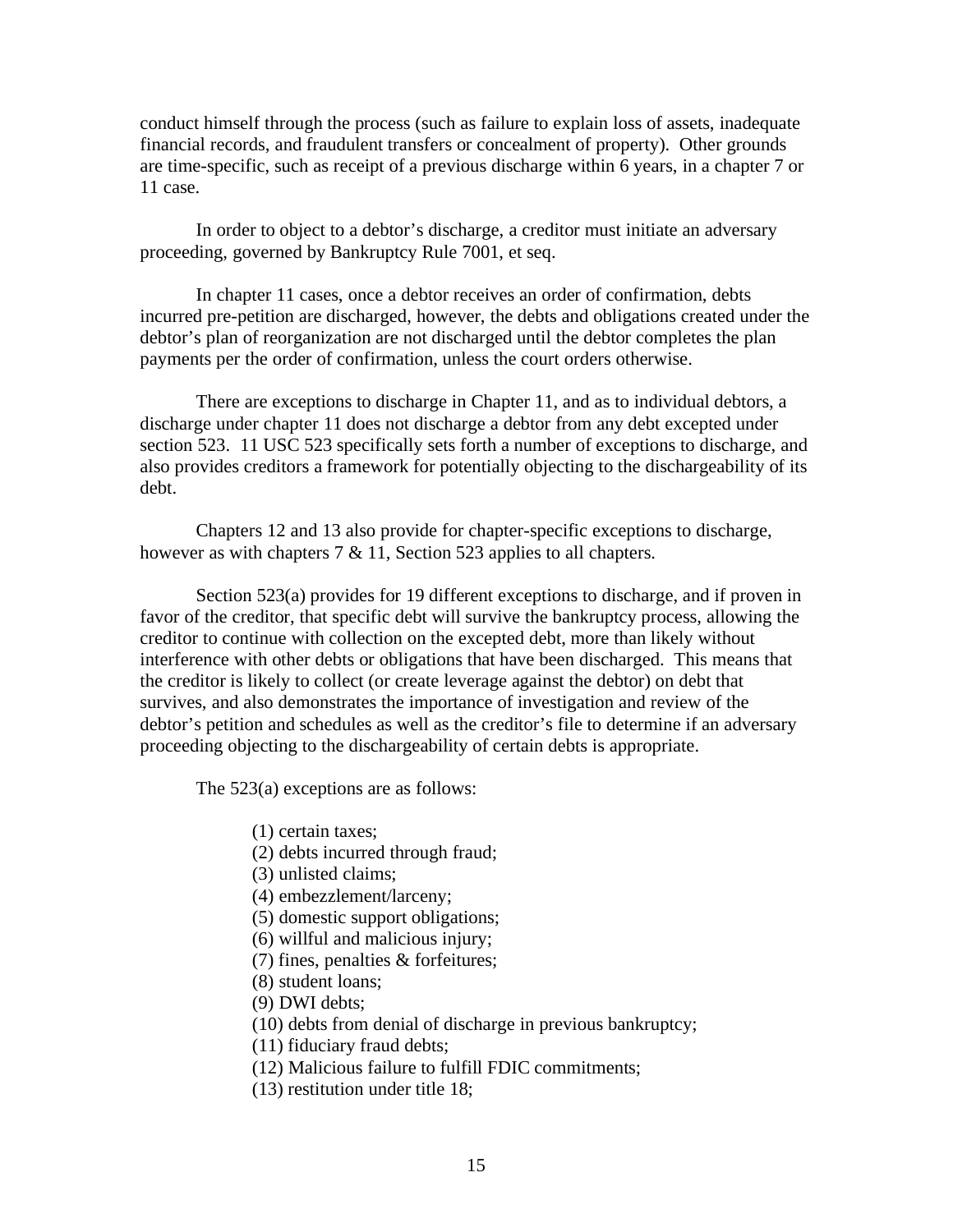(14) debt incurred to pay nondischargeable federal tax (14A) tax to gov't unit other than federal (14B) Federal Election Law penalty (15) debts incurred in separation or divorce to a spouse, former spouse or child; (16) postpetition HOA assessments; (17) court fees

- (18) social security act support payments;
- (19) securities laws violations;

#### B. TIMING

 Each of the above exceptions to discharge may be raised at any time, even after the close of the bankruptcy case, except for  $523(a)(2)$ , (4) and (6). For those specific subsections, the creditor must commence an adversary proceeding within 60 days after the date first set for the meeting of creditors. Creditors may request an extension of time to file a complaint, however, the extension must be filed within the initial 60 day window to be effective.

#### VIII. REAFFIRMATION AGREEMENTS

 A claim that has been discharged in bankruptcy can be reaffirmed at the debtor's election. Given that the ultimate "reward" given to a debtor for successfully going through a bankruptcy proceeding is the grant of a discharge, reaffirmation agreements are generally subject to much skepticism.

Section 524 erects many hurdles for the debtor to enter into a binding reaffirmation agreement. In order for the reaffirmation agreement to be enforceable, the agreement must meet the following requirements of Section 524(c):

--the agreement must have been entered into prior to the granting of a discharge;

- --the debtor must receive the extensive disclosures concerning the agreement that are now required by Section 524(k);
- --the reaffirmation agreement must be accompanied by an affidavit of the debtor's attorney, assuming that the debtor had an attorney aid the debtor in negotiating the reaffirmation agreement, reciting that the agreement represents a fully informed and voluntary agreement by the debtor, that the agreement does not impose an undue hardship on the debtor or a dependant of the debtor, and the attorney fully advised the debtor of the legal effect and consequences of such an agreement and any default under the agreement;
- --the debtor must not have rescinded the agreement at any time prior to discharge, or within 60 days after such agreement is filed with the court, whichever is later;